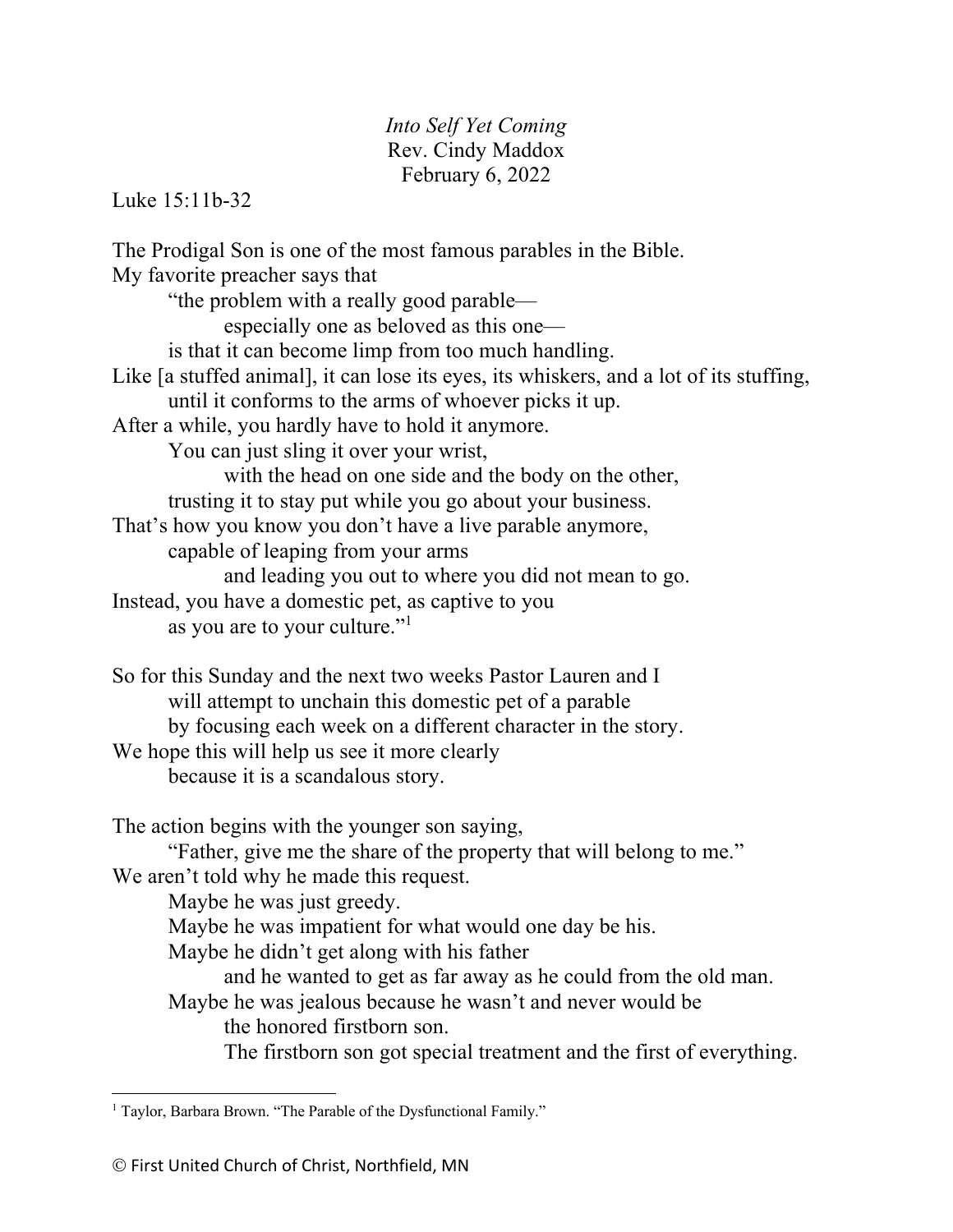He even got a double share of the inheritance. Maybe the unfairness of this arrangement gnawed at him until he said, "Heck with it, I'll take my share now." But getting "his share" was not a simple request in an agrarian society. Their livelihood came from the land, and in many cases, the land was all they had. The land had been held in trust for them by generations, and would be held in trust for generations to come. It was their livelihood, their legacy, and their gift from God. For a son to ask for his portion of the land in order to sell it meant that he was rejecting everything his family had to give him. He was decreasing not only the present holdings of his family but their future income as well. Even more significantly, property was not given before the patriarch's death. So he was saying, in essence, that he couldn't wait for his father to die. Rev. Leonard Sweet says that the whole request "was an offensive, slap-in-the-face, 'I-wish-you-were-dead' disregard of all that was accepted, expected, and respected. He was supposed to stay on the family property, raise his own family, and help bring in the crops and 'run the family business.' He was supposed to honor his father through his life and work. The youngest son's demand for an 'early retirement' from any family commitment or obligation was the equivalent of him robbing the family safe-deposit box and taking off over the horizon."2 Then, as you know, he took his inheritance, his family's legacy, and wasted it on parties and women and who knows what else. And when the money ran out, his friends ran away. When a famine came upon the land, he had to hire himself out to a farmer, who put him to work feeding the pigs. As a Jew, he couldn't touch the skin of a pig without being made unclean, unholy. Of course, that ship had already sailed. He already was far outside the realm of what it meant to be a good Jew.

His life was already an abomination.

<sup>&</sup>lt;sup>2</sup> Sweet, Leonard. "Are You Part of the Scandal?" https://preachitteachit.org/articles/detail/are-you-part-of-thescandal/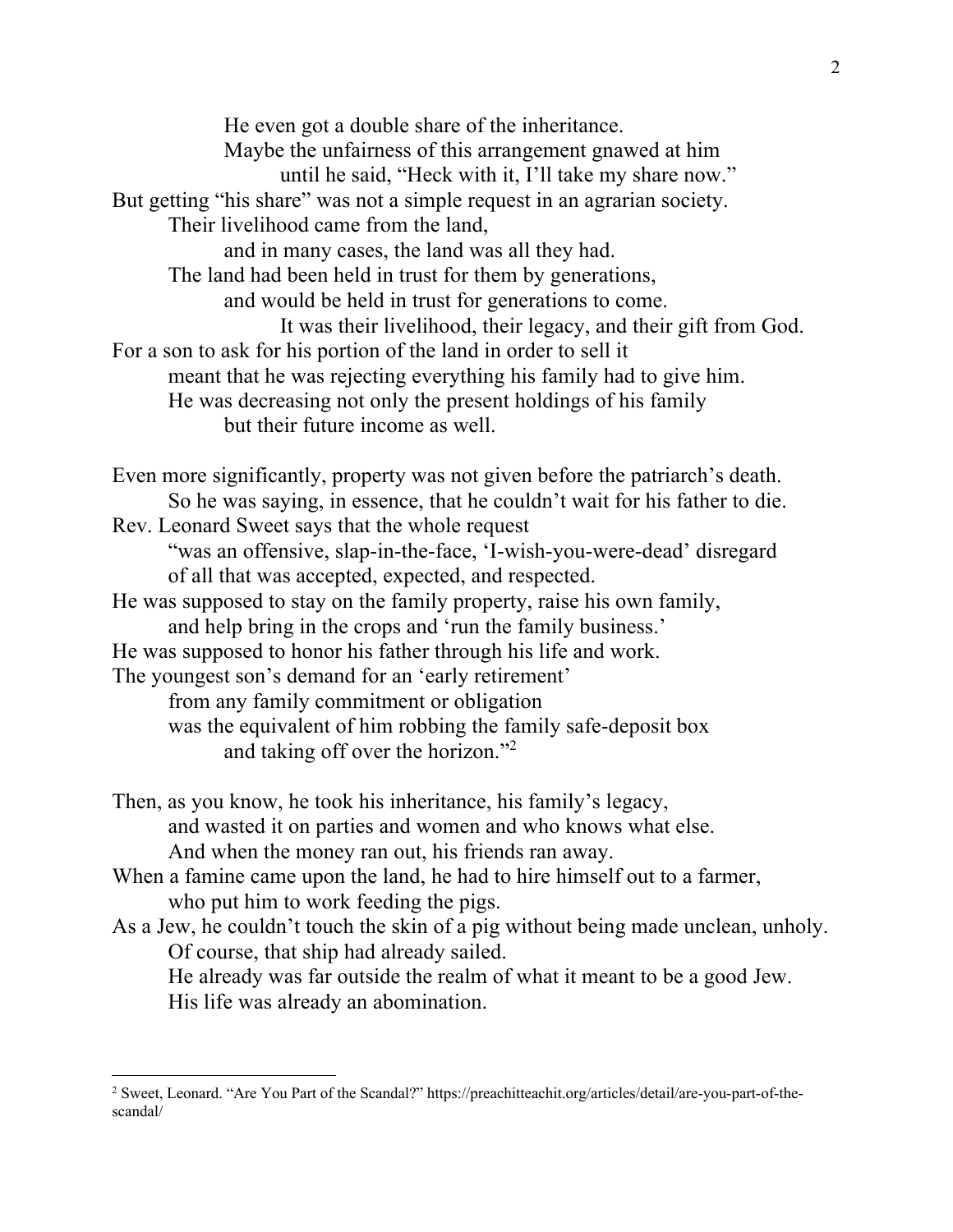And then came his decision to go home.

I wish I could say I knew he was remorseful, but the story doesn't really tell us.

It seems as likely that he returned because of an empty belly

as because of a repentant heart.

He did not say, "I've been a jerk and I need to go ask for my father's forgiveness." He said, "My father's hired hands have it better than I do."

And then he practiced his speech.

But there is one line that makes me curious, that makes me think it was real. Many translations and paraphrases read,

"When he came to his senses," he realized his father's hired hands were better off than he was.

But the New Revised Standard Version says "When he came to himself," he realized this.

I'm told that the literal translation from the Greek is "into self yet coming," so "he came to himself" is probably the accurate translation.

Freedictionary.com tells me that the idiom means

"to begin acting and thinking like one's normal self."

But what is one's normal self?

Does it mean his usual self?

You know the famous quote:

"When someone shows you who they are, believe them the first time."

Well, the younger son showed us who he was.

He showed us that he was selfish, uncaring,

without compassion for his father,

without concern for his ancestors or descendants.

His own desires were more important to him than anyone or anything else. We have no reason to believe that wasn't his normal, usual self.

But I think there's a difference between one's normal or usual self, and one's true self. For example, I could appear to be caring and compassionate and underneath, I could be judgmental and catty. Is the judgmental, catty part of me my true self? I don't think so. I think that's my wounded self. I think that's the place where fear takes root, where wounds fester,

where insecurities turn to shame.

Our true self is our best self, beneath all that makes us hurt others and ourselves.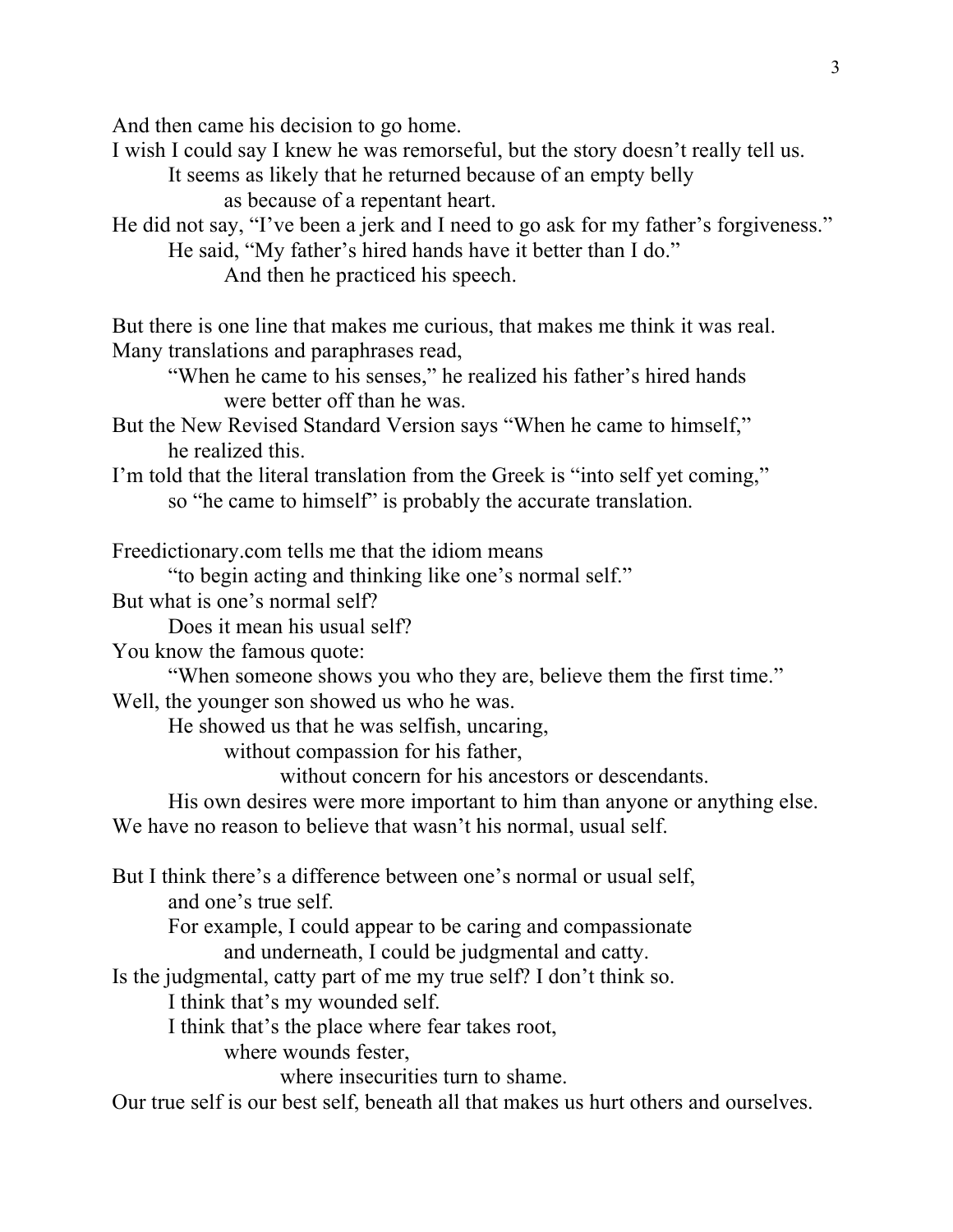The problem is, there is so much that pulls us away from our true selves. Like the younger brother,

we might be pulled away by a bad case of the not-enoughs. My personal theory is that most people,

no matter how much money they make,

always think they need about 20% more to be comfortable.

Or maybe we're far too mature and enlightened to be pulled away by greed. Maybe we're pulled away from our best self by jealousy . . .

not of someone's car or house

but their influence, their power;

or their promotion or position

or publications or tenure.

Or maybe we are pulled away by the lure of forbidden pleasure . . .

the affair, the escape from reality if only on our computers late at night. Or maybe our motives aren't bad—maybe we just feel limited by our life

and we want something with more freedom,

but in the process we give up everything that really matters.

Or maybe it's none of these things.

Maybe we just lost our joy somewhere along the way.

Maybe we lost hope and don't know how to get it back.

Maybe we resisted and persisted

but none of it seems to have made a difference

and raising our voices feels like yelling into the wind.

Or maybe you don't even know—or have forgotten—who your true self is.

You've forgotten who you were before the pain,

before the loss,

before the stress of pandemic parenting,

before your own distant child broke your heart.

The scripture says the younger son was "into self yet coming." Coming to yourself is not usually an instantaneous event.

It's not usually a single epiphany, but a slow dawning . . .

which makes me wonder about his journey home.

What was that journey like?

Did he start . . . and then stop, and question?

He didn't know what would be waiting for him back home.

His father would be furious and there would be hell to pay. Punishment or pigs?